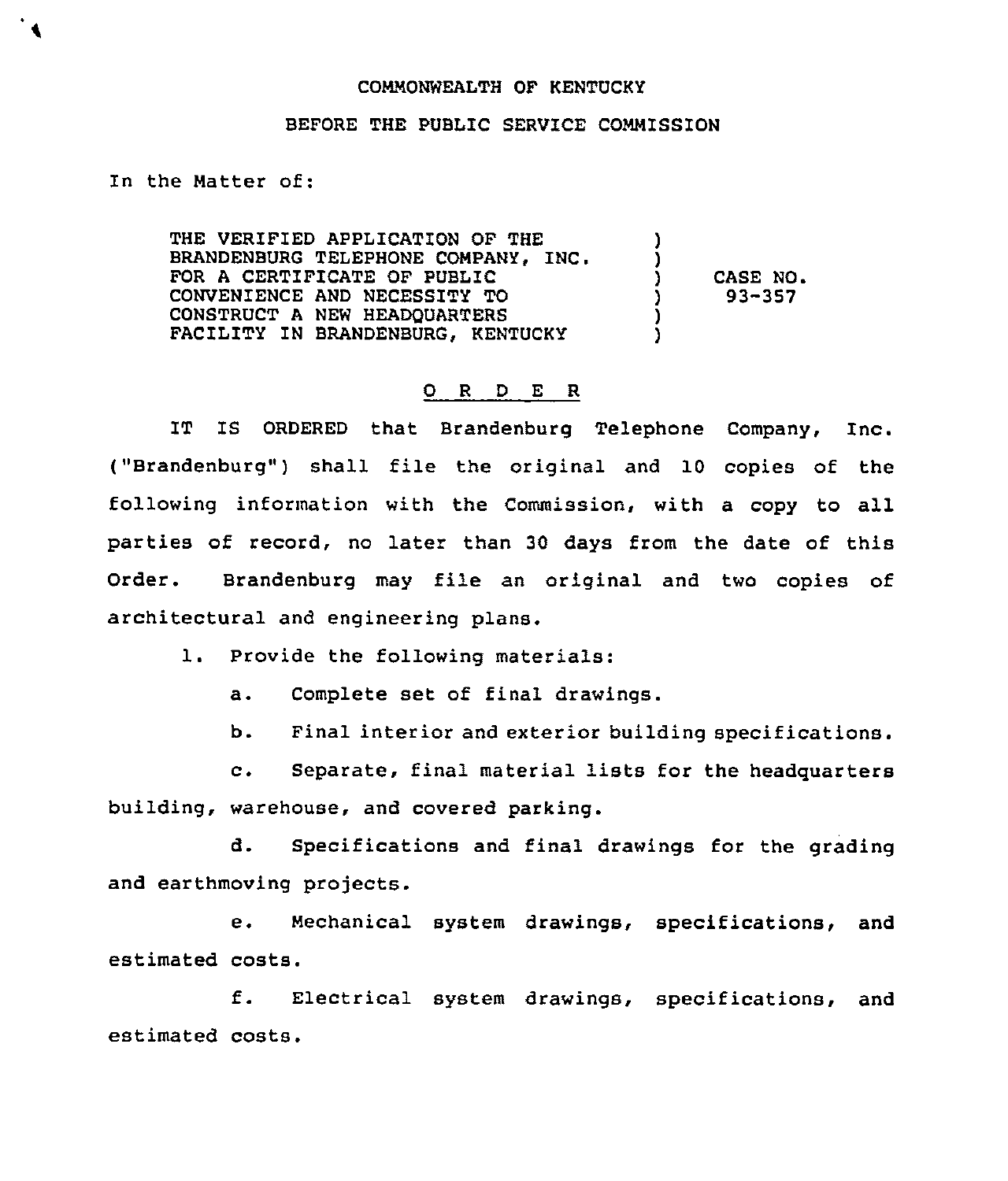g. a copy of the "program" supplied to the architect prior to the commencement of design work.

h. Job specifications prepared for subcontractors.

i. Justifications for the proposed covered parking for 20 vehicles at 426 square feet per vehicle and the need for individual bays.

j. Material prices and construction costs which justify a \$120,000 parking garage.

k. Material prices and construction costs which justify a \$ 250 per square foot cost for the headquarters building.

1. Material prices and construction costs which justify a \$50 per square foot cost for the warehouse.

m. Material prices and construction costs which justify a \$100 per square foot cost for the warehouse lounge. Is this in addition to \$50 per square foot for general warehouse space?

n. Material prices and construction costs which justify a \$150 per square foot cost for warehouse restrooms and showers. Is this in addition to \$50 per square foot for general warehouse space?

2. Will the headquarters building contain central office equipment?

3. Justify the need for a \$50,000 emergency generator.

4. The supplement to the verified application refers to a \$ 239,580 price for excavation and grading. In Brandenburg's response, the grading plans are not complete. How did Brandenburg arrive at this cost?

$$
-2 -
$$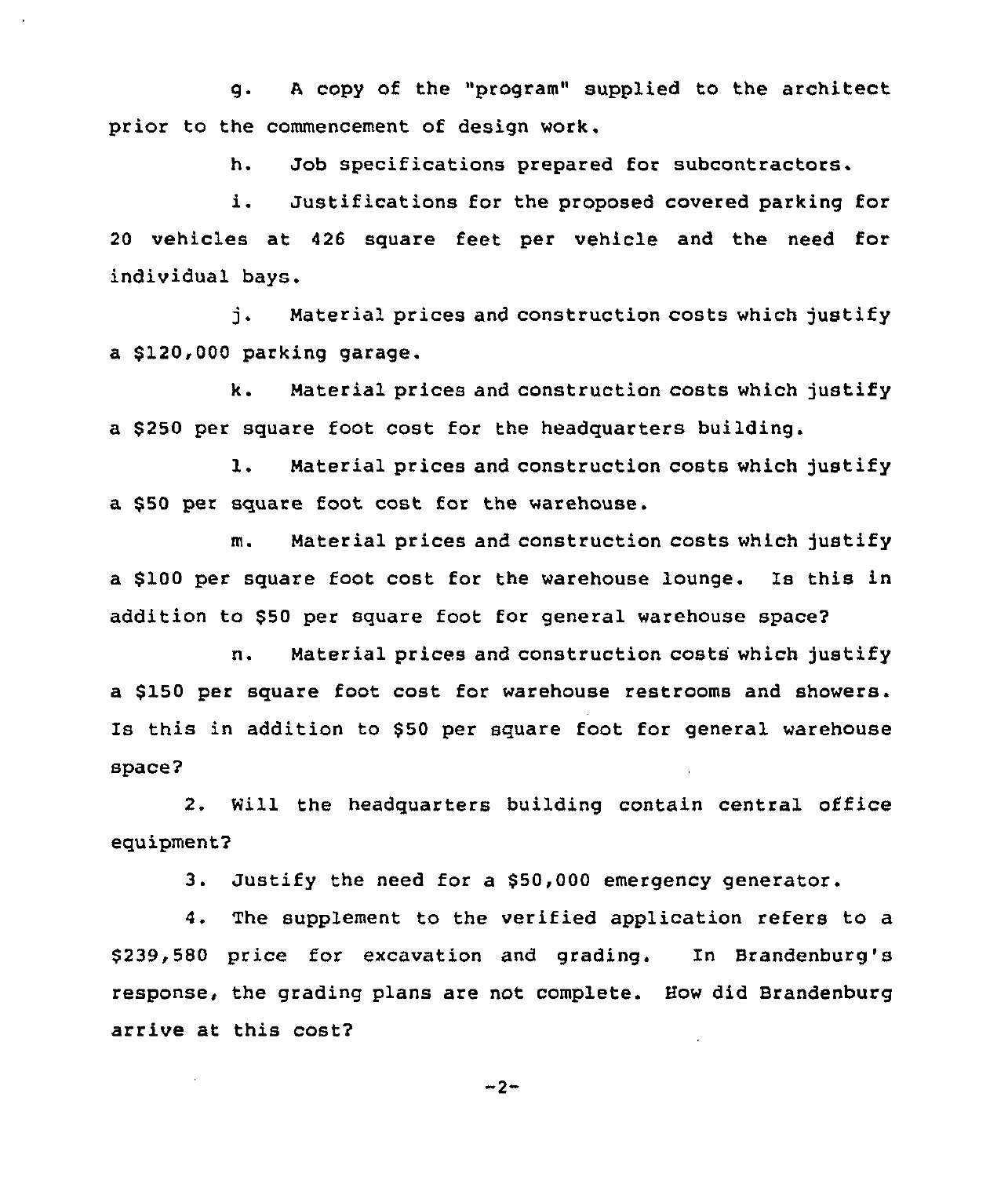5. Provide a cost estimate for substituting blacktop for concrete paving.

6. In Brandenburg's December 16, 1993 response to the November 15, <sup>1993</sup> information request, it was stated that the architectural and engineering fees are based upon a flat fee of 840 per hour. Brandenburg's September 28, 1993 supplement to the verified application lists a fee of \$559,883 for this service. Is this fee based on 13,997 billable hours? Justify this cost with estimated billable hours.

7. In its Order dated November 15, 1993, question 15, the Commission estimated that the tract in question was approximately 30 acres larger than required. The Company responded that the calculations were in error. Provide an explanation supporting the Company's intended use of the land. How many acres are required to physically support the headquarters facility buildings and open parking spaces7

8. Provide two appraisals that support the land costs submitted in this case. The appraisals should be performed by independent general appraisers licensed by the Kentucky Real Estate Commission who are not affiliated with Brandenburg. Documentation including each appraiser's credentials, license number, and the uniform appraisal form relating to the appraisal shall also be filed.

9. What is the estimated cost and proposed use of the spire which was added to the last set of blueprints provided to the Commission2

 $-3-$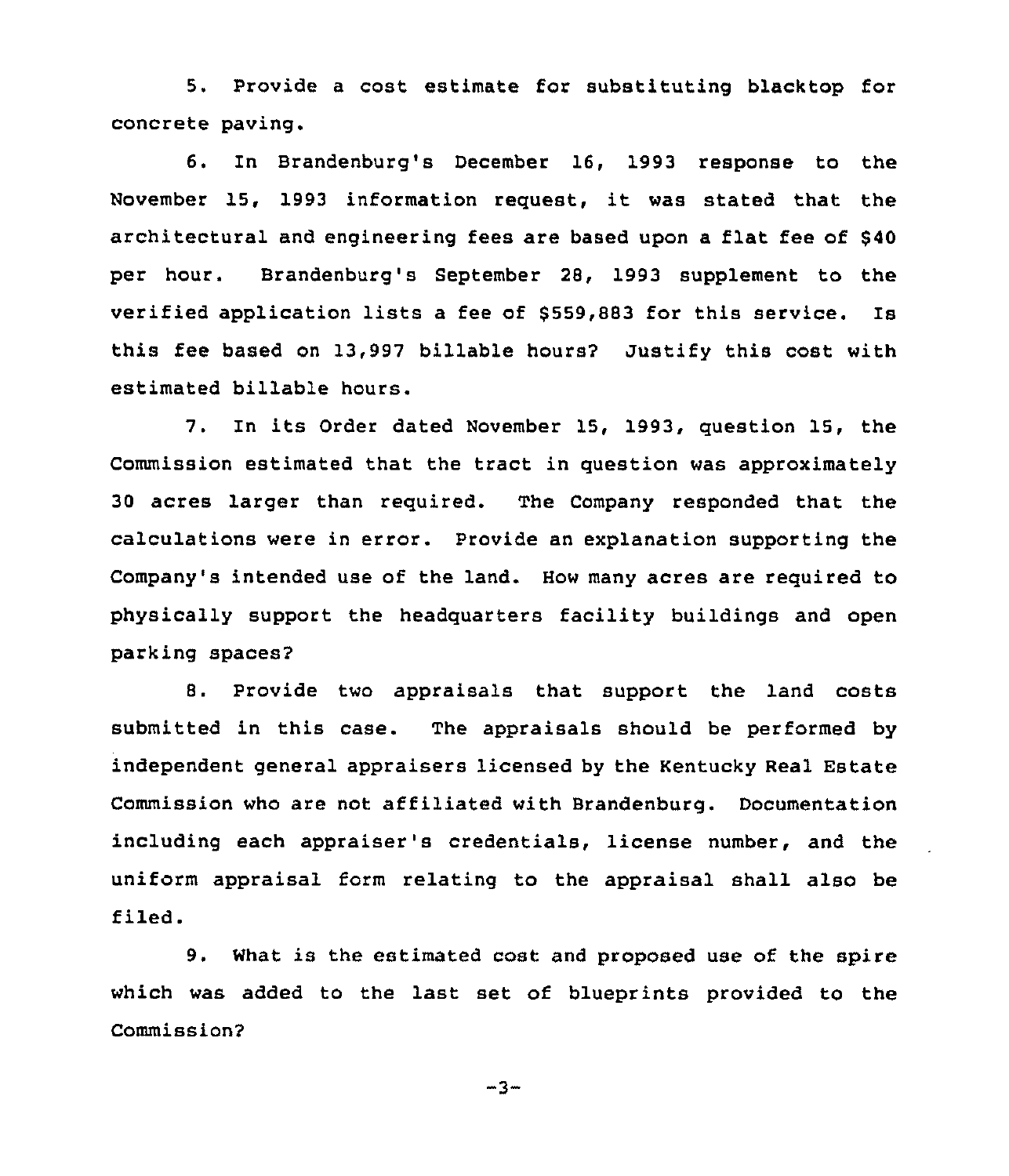10. The plan filed with the Commission on March 2, 1994, showed 84 parking spaces for customer parking excluding covered parking. The plans also show 133 additional future spaces. Why are these spaces needed and who will use them?

ll. Provide the distances in feet from the highway right-ofway to the building entrance for each of the two entrance driveways. Why is the entrance from Ky. Highway 1051 (bypass) not planned in a straightened direction. Why was an entrance reguired from Highway 1692?

12. How will the garage consisting of 8,520 feet be used? Explain the need for 12 feet by 14 feet doors.

13. What percentage of the complex costs will be allocated to the holding company unregulated activities and cellular activities? Costs should be separated between capital costs and estimated operating costs.

14. Explain what the application offices are to be used for. If for processing service orders, provide information regarding how many orders will be processed in each office on a daily basis.

15. Explain the difference between the accounting area and the bookkeeping area. It appears that much of the bookkeeping area is for future use. Is this true? If no, explain.

16. It appears that the ceilings in the office building are vaulted. Is this true? If yes, why were vaulted ceilings reguired?

17. How many of Brandenburg's total employees will have offices in each of the following:

 $-4-$